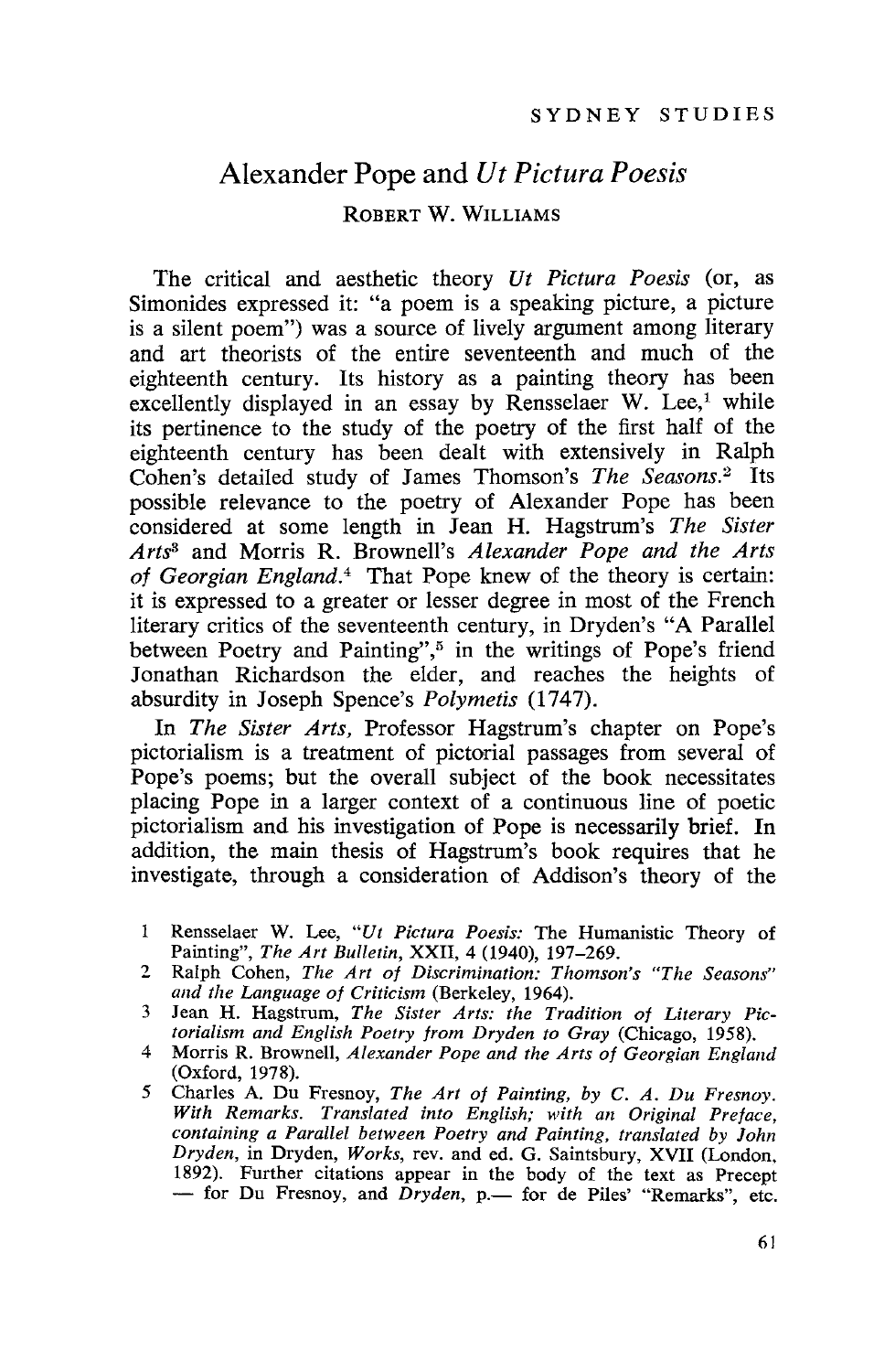imagination (put forward in *Spectator,* Nos. 411-421) the viability of *Vt Pictura Poesis* as a theory. Morris Brownell, in his survey of Pope's personal interest in, and involvement with, his contemporary visual arts, has a chapter *(Brownell,* pp. 39-67) on Pope's critical interest in the theory. Drawing on the notes Pope appended to his translation of *The Iliad*<sup>6</sup> and on critical statements embodied in some of his poems, Brownell concludes that Pope's application of the theory to both the practice and criticism of poetry (his own and others) is as metaphor only.

That literary critics and theorists of the early eighteenth century were fond of drawing comparisons between poetry and painting is well known, and it has become customary, to some extent, among modern commentators to note such comparisons as "traditional" or "standard" and go no further. Pope exhibited this fondness: in his major critical statement, *An Essay on Criticism,* as a glance at the footnotes in the Twickenham Edition shows *(TE,* I, 239-326) over seventy lines can be glossed by references to previous works on painting, or essays in which a direct comparison of poetry and painting is made. Three works provide the majority of annotations: Roger de Piles' *The Art of Painting;* Dryden's "A Parallel ..."; and Dryden's poem, "To Sir Godfrey Kneller".

There are in addition a number of other lines in this poem not noted by the Twickenham editors as borrowings, the ideas of which can be found at first-hand-or not more than secondhand-in Charles Du Fresnoy's poem *De Arte Graphica,* a work which, as Pope was familiar with Dryden's "A Parallel . . ." he must have been familiar with in Dryden's accompanying translation. Pope's lines on the limitations of Man are an example:

Nature to all things fix'd the Limits fit, And wisely curb'd proud Man's pretending Wit: As on the *Land* while *here* the *Ocean* gains, In *other parts* it leaves wide Sandy Plains; Thus in the *Soul* while *Memory* prevails, The solid Pow'r of *Understanding* fails; Where Beams of warm *Imagination* play, The *Memory's* soft Figures melt away. One *Science* only will one *Genius* fit; So *vast* is Art, so *narrow* Human Wit. (EG, 11. 52-61)

<sup>6</sup> Alexander Pope (trans.), *The Iliad,* ed. Maynard Mack *et al.* (London, 1967), Vols. VII-VIII of the Twickenham edition. Further references to this edition appear in the body of the text as *TE* followed b) volume and page.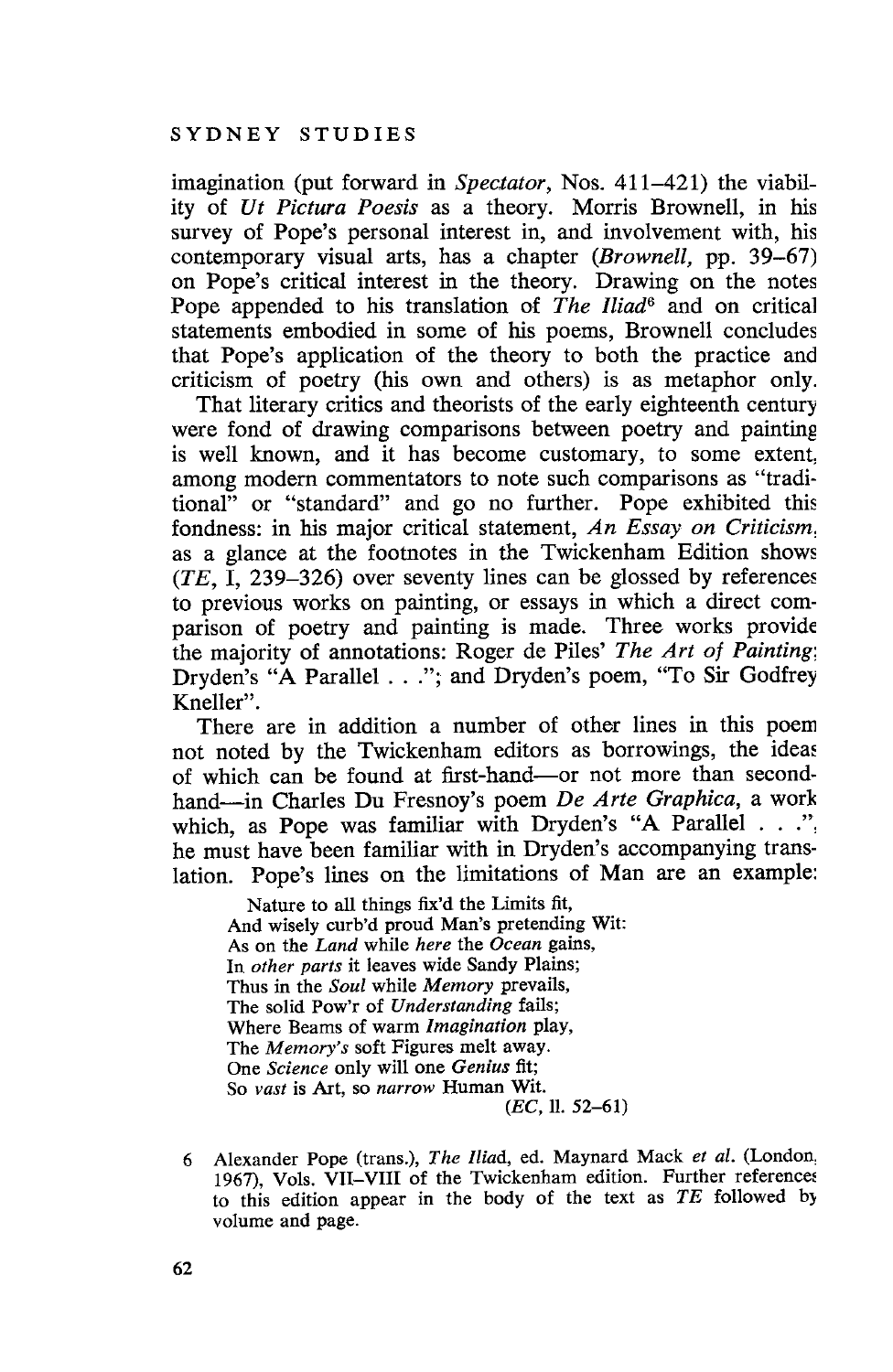Excepting the simile of the ocean, much of the thought can be found in Du Fresnoy:

Though there are many things in painting, of which no precise rules are to be given ... yet <sup>I</sup> shall not omit to give some precepts, which I selected from among the most considerable which we have received from nature, that exact schoolmistress, after having examined . . . those masterpieces of antiquity which were the chief examples of this art; and it is by this means, that the mind and the natural disposition are to be cultivated, and that science perfects genius; and also moderates that fury of the fancy which cannot contain itself within the bounds of reason; but often carries a man into dangerous extremes. For there is a mean in all things. . . . (Precept II)

The thought here is also reflected in Pope's lines (11. 80-7) on "wit" and the restraining force of "Judgement". Pope's image (11. 58-9) of the dissolving power of imagination on memory is also adumbrated by Du Fresnoy:

It is very expedient to make a model of those things, which we have not in our sight, and whose nature is difficult to be retained in the memory. (Precept XXV)

On this Roger de Piles comments:

By this rule we plainly see, how necessary it is for a painter to know how to model, and to have many models of soft wax. *(Dryden,* p.445)

Du Fresnoy and de Piles point out the necessity of making wax-models of things "difficult to be retained in the memory". Pope, in the lines quoted, uses the image of wax-models to stand for facts retained in the memory, and then points out how the warmth of "Imagination" (in the sense of unchecked fancy) can alter and dissipate these facts.

Immediately preceding Precept XXV in Du Fresnoy's poem is another which adumbrates a precept of Pope:

But let not the work be too much enriched with gold or jewels; for the abundance of them makes them look cheap, their value arising from the scarcity. (Precept XXIV)

Pope expressed it thus:

Poets like Painters, thus, unskill'd to trace The *naked Nature* and the *living Grace,* With *Gold* and *Jewels* cover ev'ry Part, And hide with *Ornaments* their *Want of Art.*  $(EC, 11. 293 - 296)$ 

The thought is expressed again in *Epistle to a Lady* (11. 185-6). As the Twickenham editors note  $(TE, 1, 272n)$  this analogy between poets and painters was traditional, but they also note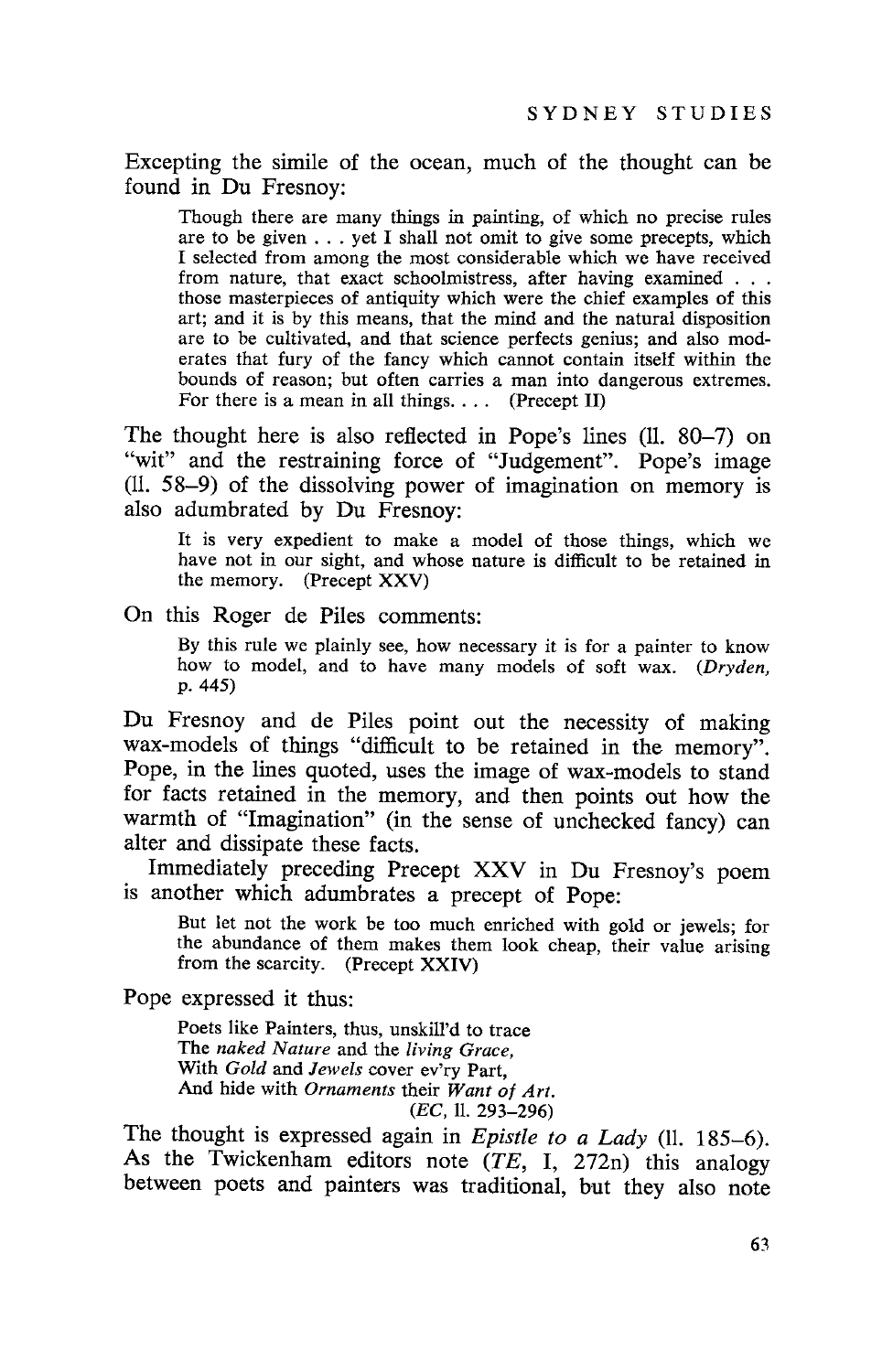that Pope's lines recall a similar passage in Dryden's "A Parallel ...". Since, however, Dryden's essay was occasioned by his translation of *De Arte Graphica,* one might assume that Dryden either took the idea from Du Fresnoy, or else stated in his own terms an idea in Du Fresnoy conformable to his own. A double source might then be provided for Pope.

Enjoining accurate knowledge in the critic, Pope writes:

Know well each ANCIENTS proper *Character,* His *Fable, Subject, Scope* in ev'ry Page, *Religion, Country, Genius* of his Age.

*(EC,* 11. 119-21)

Du Fresnoy says very much the same thing to the painter:

We are to consider the place where we lay the scene of the picture; the countries where they were born, whom we represent; the manner of their actions, their laws, and customs, and all that is properly belonging to them. (Precept XXVI)

De Piles, in his commentary on this, notes:

This is what Monsieur de Chambray calls, to do things according to decorum. See what he says of it, in the interpretation of that word, in his book of the Perfection of Painting. It is not sufficient, that in the picture there be nothing found which is contrary to the place ...; but we ought, besides, to mark out the place, and make it known to the spectator by some particular address, that his mind may not be put to the pains of discovering. *(Dryden,* p. 447)

Thus, just as Du Fresnoy is asking for accurate historical knowledge in the painter, so Pope is asking for the same knowledge in the critic.

Cumulatively, then, a significant number of lines in Pope's *An Essay on Criticism* (approximately ninety-odd) can be annotated by reference to texts, texts certainly known to Pope at this time, which deal directly with the practice and theory of the visual arts. While it might be safe to assume that a literary artist is making metaphoric comparisons which are "commonplace" or "traditional" when he expresses ideas in which poetry and painting are linked that may parallel or be derived from, for example, Aristotle's *Poetics* or Rapin's *Reflections,7* the same assumption cannot be so easily made when the theorist appears to use as his source works which are devoted directly to the art of painting, or to the relationship between poetry and painting. Pope's critical theorizing along lines which seem to stem from and lead back to treatises which deal directly with the art and practice of painting (de Piles' *The Art of Painting* and Du Fres-

7 For example, *Essay on Criticism,* 11. 21-5, 169-74.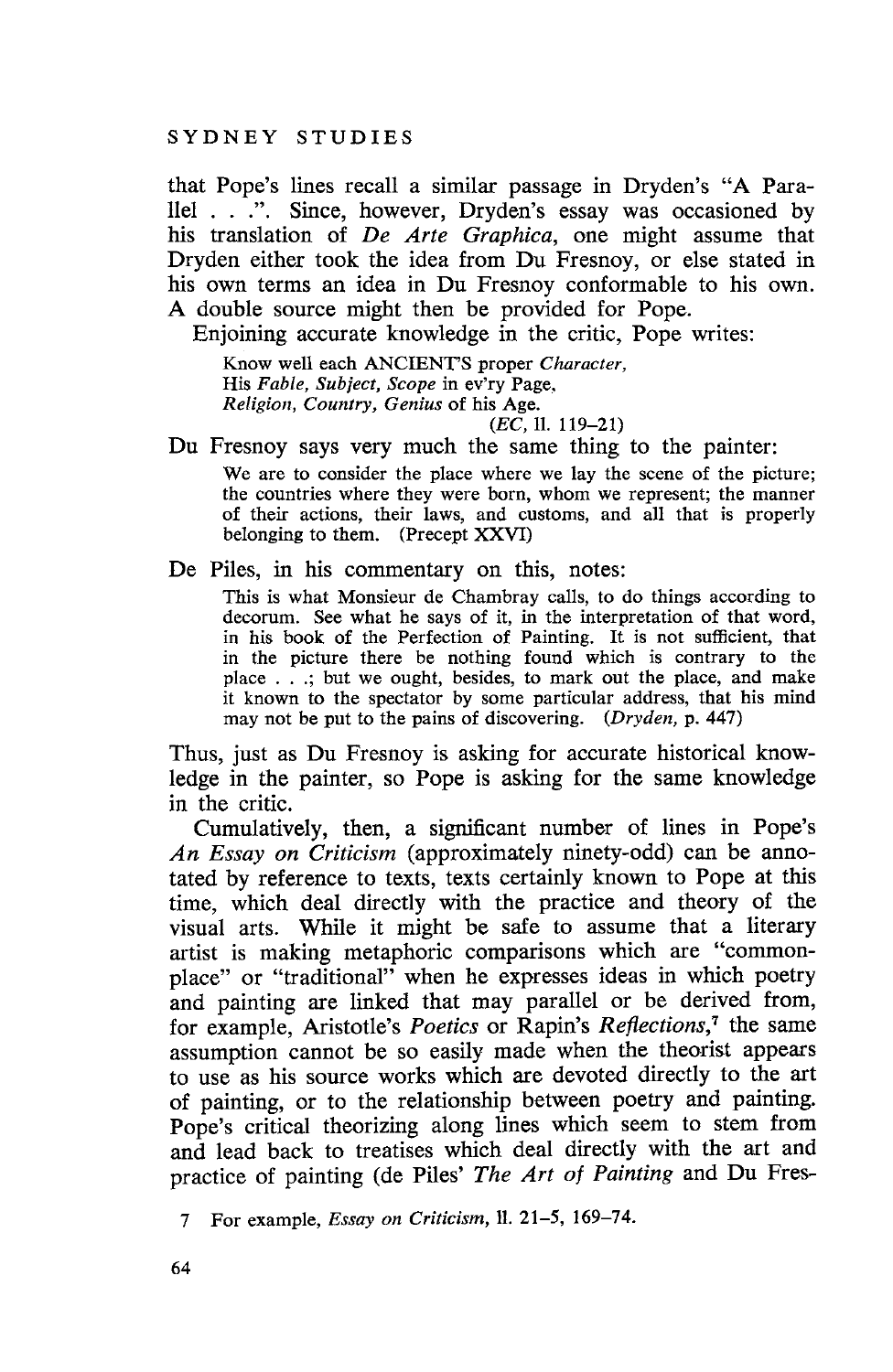noy's *De Arte Graphica*) or to a work devoted to establishing a parallel, if not an identity, between poetry and painting (Dryden's "A Parallel . . .") would seem to indicate that Pope himself saw a close affinity between the criticism of poetry and the criticism of painting, and that critical and instructional statements intended for one could be equally applied to the other.

Critical observations in similar, even more specific terms can be found in Pope's correspondence, particularly that of the early years when he was forming his ideas. In an early letter to William Walsh he censures the fault of over-correction:

I am convinced . . . that one may correct too much; for in poetry as in Painting, a Man may lay Colours one upon another, till they stiffen and deaden the piece.8

Some years later, in 1712, he was suggesting to John Caryll *(Corresp.* I, 165) that his letters to Caryll "which were intended as sketches of my friendship, give as faint an imperfect image of it, as the little landskips we commonly see in black and white do of a beautiful country." A few months before the publication of *An Essay on Criticism,* adversely commenting on poets of the school of Crashaw, who expend their energies not on "design" and "exactness of parts" but on "pretty conceptions; fine metaphors, glittering expressions", he observes to Cromwell:

These are only the pleasing parts of poetry, which may be judged of at a view, and comprehended all at once. And (to express myself like a painter) their *colouring* entertains the sight, but the *lines* and *life* of the picture are not to be inspected too narrowly. *(Corresp.* I, 110)

To remark on the resemblance of thought and expression that these passages (and others written in the same period) bear to similar passages in *An Essay on Criticism*<sup>9</sup> would be to state the obvious. However, it is not so obvious that the literary critic Pope who intends "to express myself like a painter" to Cromwell on 17 December 1710, is also the painter Pope who, within a few weeks of this letter, presented a painting of his own to Mrs John Caryll *(Corresp.* I, 115). Pope expresses himself "like a painter" not so much because the linking of poetry and painting was traditional, but because he *was* a painter.

<sup>8</sup> Alexander Pope, *Correspondence,* ed. George Sherburn, 5 volumes (Oxford, 1956). Further citations appear in the body of the text as *Corresp.* followed by volume and page. Spelling and capitalization have been modernized.

<sup>9</sup> e.g. 11. 21-5, 58-9, 289-92.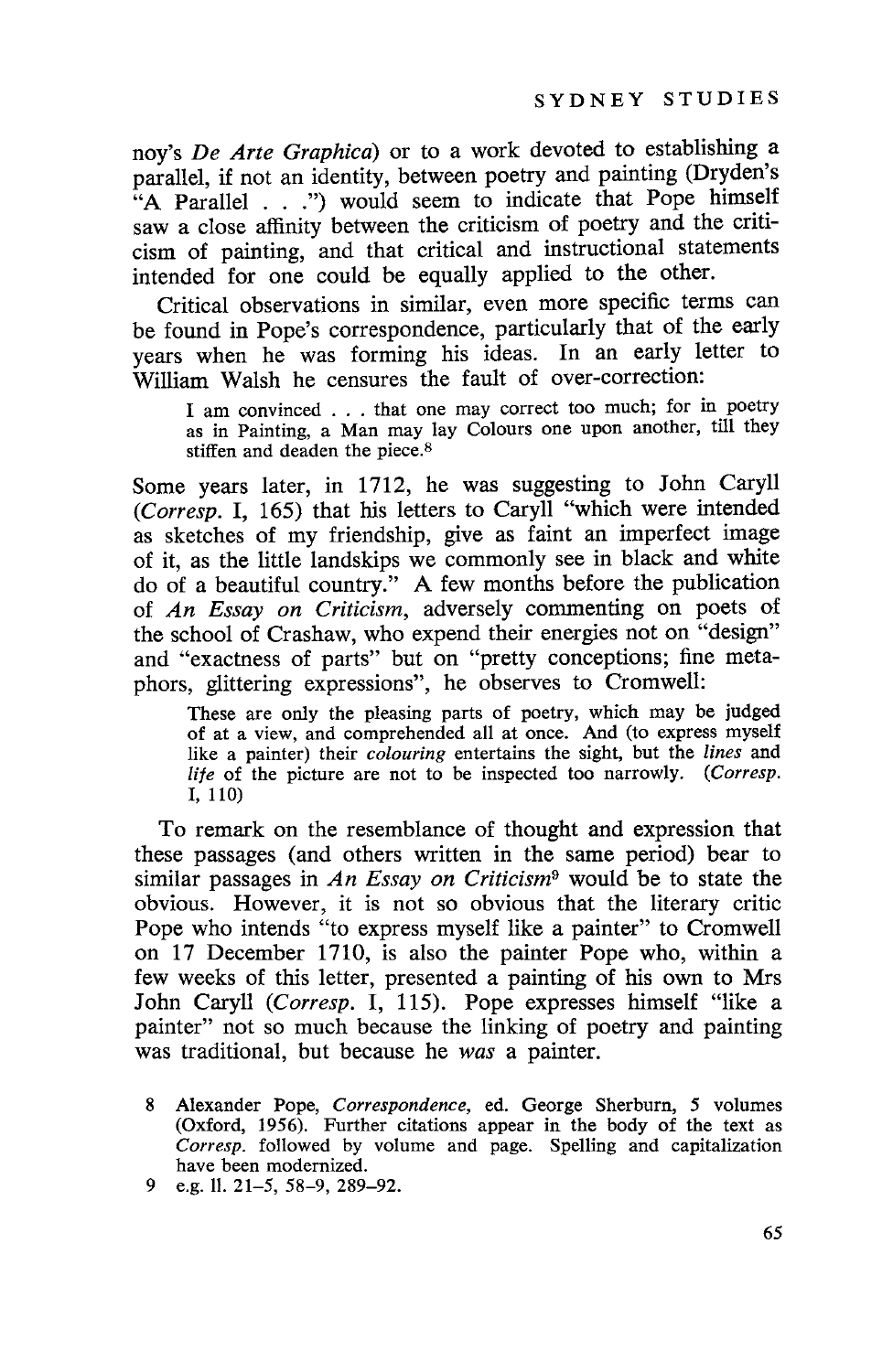Late in 1711 he was again writing to Cromwell about literature, but in terms which may reflect those difficulties he was experiencing as a painter, difficulties which led, in the following year, to his taking lessons from the artist Charles Jervas:

We grasp some more beautiful idea in our brain than our endeavours to express it can set to the view of others, and still do but labour to fall short of our first imagination. The gay colouring which fancy gave to our design at the first transient glance we had of it, goes off in the execution; like those various figures in the gilded clouds, which while we gaze long upon, to separate the parts of each imaginary image, the whole faints before the eye, and decays into confusion. *(Corresp.* I, 135)

The same sort of phrasing appears in a letter to Jacob Tonson Snr in 1732, about the "Man of Ross" lines in *Moral Essay III.* Pope notes:

To send you any of the particular verses will be much to the prejudice of the whole; which if it has any beauty, derives from the manner in which it is *placed,* and the *contrast* (as the painters call it) in which it stands, with the pompous figures of the famous, or rich, or high-born men. *(Corresp.* III, 290)

One notes here the parenthesis, "as the painters call it".

Other examples relating biography to portrait-painting are frequent in the correspondence of the years 1730-1740, years when Pope was at work on the *Moral Essays* and the *Imitations of Horace. <sup>10</sup>* Perhaps his last linking of literature to painting in the correspondence comes in the tribute he paid to Warburton in 1742:

It is certain you have a full right to any favours I could do you, who not only monthly but weekly of late have loaded me with favours, of that kind which are most acceptable to veteran authors; those garlands which a commentator weaves to hang about his poet, and which are flowers both of his own gathering and painting too, not blossoms springing from the dry author. *(Corresp.* IV, 400)

As noted earlier, there are numerous occasions in *An Essay on Criticism* when Pope draws an analogy between the "sister arts" of poetry and painting. In some of these comparisons the distinction between poetry and painting is kept fairly clear. Speaking of the debilitating effects of false learning on the "seeds" of true judgement for instance, he writes:

Yet if we look more closely, we shall find Most have the *Seeds* of Judgement in their Mind; Nature affords at least a *glimm'ring Light;*

10 e.g. *Corresp.* III, 101; 209; 291; *Corresp.* IV, 43.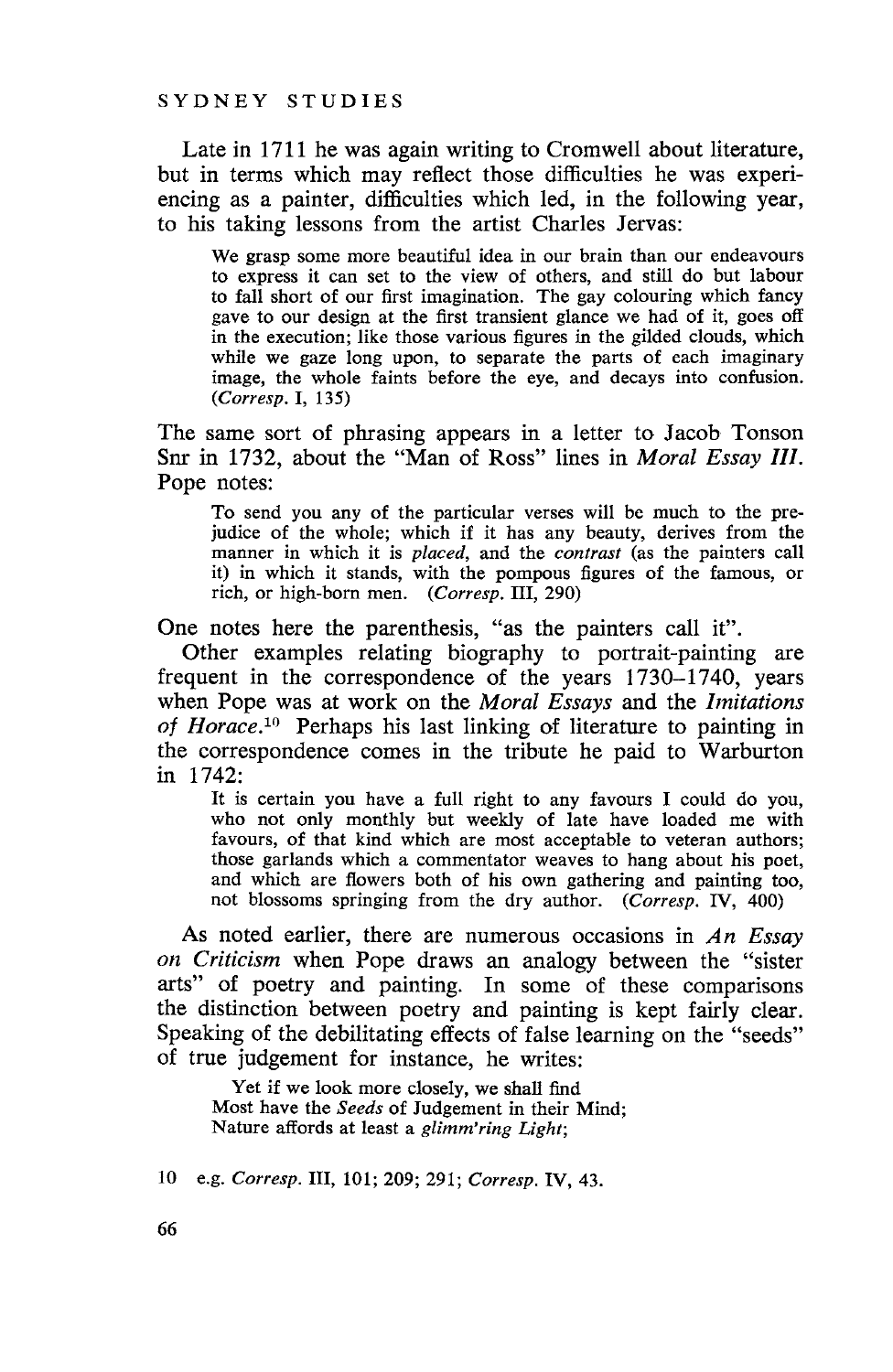The *Lines,* tho' touch'd but faintly, are drawn right. But as the slightest Sketch, if justly trac'd, Is by ill *Colouring* but the more disgrac'd, So by *false Learning* is *good Sense* defac'd.

(EC, 11. 19-25)

In this comparison, *"good Sense"* is likened to an accurate sketch, and *"false Learning"* is likened to "ill *Colouring".* The comparison is kept simple, the equation of term to term is loose, and the comparison is kept to a minimum: two lines (11. 23-4) are devoted to the simile from the visual arts, one line (1. 25) sums up the critical, literary point Pope wishes to make. The same economy is practised in a couplet on varying one's writing style:

As shades more sweetly recommend the Light So modest Plainness sets off sprightly Wit.

(EC, 11. 301-2)

Here again there is an economy of expression of the simile and the literary critical point Pope wishes to make: one line for one, one line for the other. Elsewhere in the poem, however, Pope's concentration on making literary critical points wavers. Lamenting the fact that language changes, and a poet's meaning will be lost to future generations, he compares words to the colours used by a painter:

So when the faithful *Pencil* has design'd Some *bright Idea* of the Master's Mind, Where a *new World* leaps out at his command, And ready Nature waits upon his Hand; When the ripe Colours *soften* and *unite,* And sweetly *melt* into just Shade and Light, When mellowing Years their full Perfection give, And each Bold Figure just begins to *Live;* The *treach'rous Colours* the fair Art betray, And all the bright Creation fades away!

(EC, 11. 484-93)

This is an extended simile of the standard kind found in Homer and Virgil; but it is also an analogy from painting which sums up the entire history of a painter's created work from its first inception in the artist's mind to its ultimate fading. The analogy is elaborated in extreme detail over ten lines, and serves only an attendant significant purpose in making a literary critical point, for the point it is intended to support had already been made in the preceding half of the verse-paragraph (II. 474-83). Pope's account of the "life" of a painting assumes its own importance; it is not only a rhetorical device to enforce a literary point, but a digression directly into the field of the visual arts.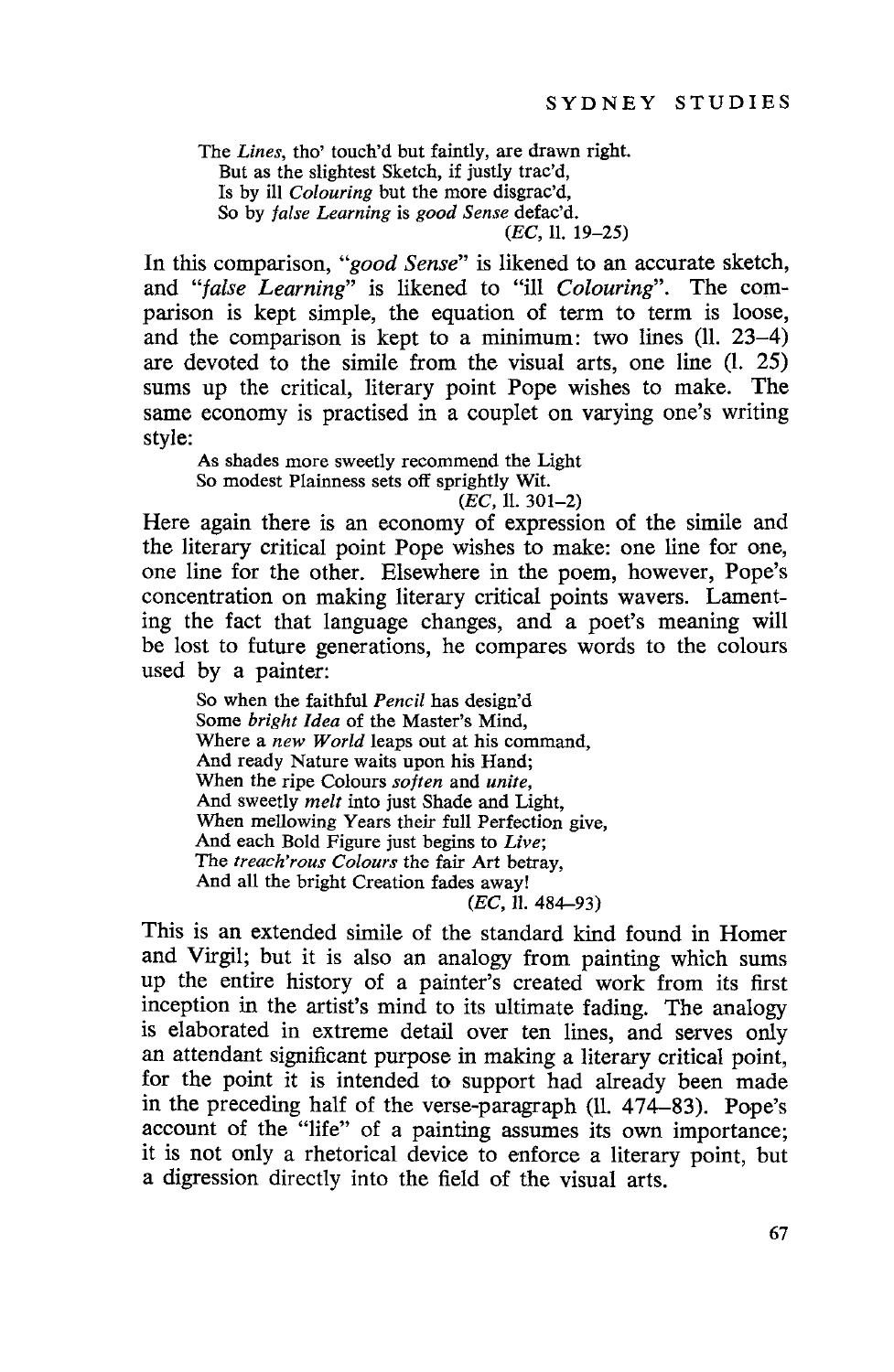This tendency to draw illustrative material from the field of the visual arts, or fields in which the visuality of the simile is enlarged upon beyond the stage necessary to demonstrate a literary critical point, occurs frequently in the poem. A point to illustrate "a *Grace* beyond the Reach of Art" is made by a three-line excursion into landscape aesthetics (ll. 158-60); the point that "the more we learn the more we discover remains to be learnt" requires an analogy thirteen lines long of a climber in an Alpine landscape (ll. 220-32); a plea for observing the *gestalt* in literature is illustrated by a six-line parallel drawn from a contemplation of the architecture of St Peter's in Rome (ll. 247- 52); the distinction between *"False Eloquence"* and "true *Expression"* requires a consideration of the colour-refracting powers of the prism (11. 311-7). Finally, Pope describes the revival of the arts in *"Leo's* golden days" (11. 697-704) and here, at least for the moment, Pope's attention is concentrated on the visual arts of sculpture, architecture, and painting: poetry, as an art, occupies an attendant position in the subsuming phrase *"Sculpture* and her *Sister Arts",* and, in the general catalogue of revivals, occupies only half a line (1. 704). Lesser examples are scattered throughout the poem.

That eighteenth-century literary critics were able to speak, with apparent sincerity, of such things as "the fine poetical pictures" of Milton, for example, is well known. Indeed, Dryden had already done this in his essay "A Parallel . . ." where he equated the defects in a tragic character with the warts and moles of a portrait, and the sub-plots in a tragedy with the subsidiary figures in a history-painting. Pope does not go quite so far, but the tendency is apparent in his own literary criticism generally. In his annotations to *The Iliad* "the Image of the Goddess of Battels blazing with her immortal Shield . . . is agreeable to the bold painting of our Author"; "This Simile contains as proper a comparison, and as fine a picture of Nature as any in *Homer";* "There never was a finer Piece of Painting than this". Pope also criticizes other poets in these terms. In an early letter to Cromwell *(Corresp.* I, 101) he commends a piece of verse by Ambrose Philips on the Danish Winter as "a very lively piece of poetical painting, and I recommend it." Thomas Tickell's poem on the Peace of Utrecht, so Pope told Caryll *(Corresp. I,* 157) contained "several most poetical images and fine pieces of painting." A month later he was again telling Caryll *(Corresp.* I, 168) that "Mr Philips has two lines which seem to me what the French call very picturesque."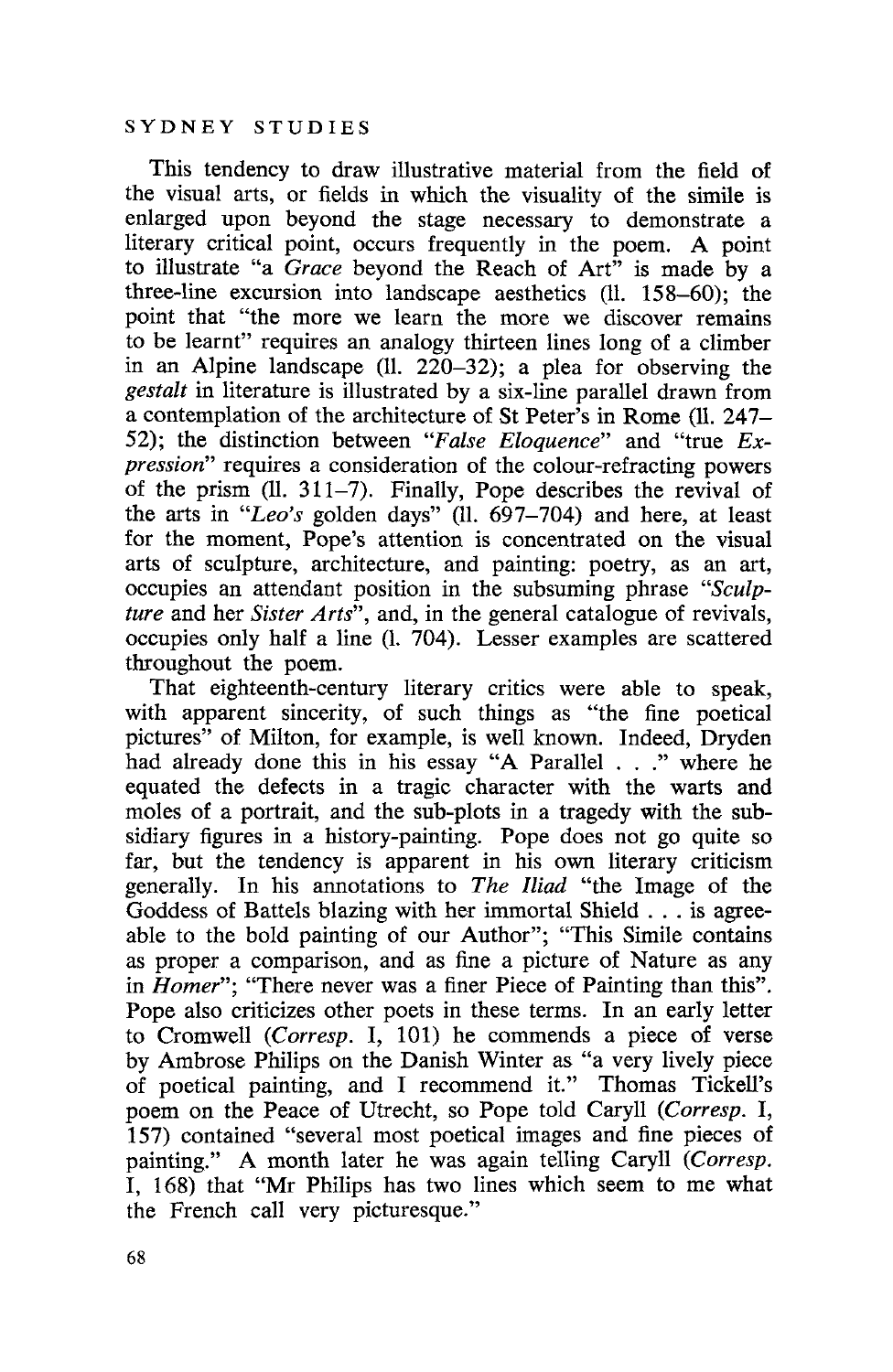From a survey of all the foregoing instances in which Pope relates poetry to painting,<sup> $11$ </sup> it can easily be seen that he held that there was a close relationship between the art of poetry and the art of painting, especially perhaps since such a relationship combined the two arts of which he was a practitioner. It is evident that Pope felt himself to be making critical statements which were meaningful, that there was a close relationship, a relationship which was in some way visual, or at least potentially visual, between poetry and painting. This tends towards an acceptance of at least one half of the idea *ut pictura poesis,* that a poem is or can sometimes be a speaking picture.

The problem of dealing with critics such as Pope, who seem to be thinking in terms of *ut pictura poesis,* finally reduces itself, as Ralph Cohen has shown *(Discrimination,* 188-248) to one of semantics: what did such critics mean by terms such as "paint", "picture", "sketch". An inspection of Pope's use of a number of such words, as they occur in his poetry, reveals certain definite patterns. The following table is a sampling of likely words as they are used in his poetry: $12$ 

| COLOUR $(n.)$       | 15 times | hue $= 12$ ; poss. metaphoric $= 2$ ;<br>flesh tints $=$ 1           |
|---------------------|----------|----------------------------------------------------------------------|
| DESIGN $(n.)$       | 10 times | visual sketch $= 2$ ; intention $= 8$                                |
| DESIGN $(v.)$       |          | 5 times to sketch visually $=$ 4; intend $=$ 1                       |
| $DRAW(S)$ $(v.)$    | 42 times | $pull(s) = 34$ ; sketch(es) = 3; poss.<br>metaphoric $= 2$           |
| PICTURE $(n.)$      | 10 times | visual painting $= 8$ ; poss. meta-<br>phoric $= 2$                  |
| SKEYCH(n.)          | 2 times  | visual depiction $= 2$                                               |
| PAINT $(n.)$        |          | 3 times artist's colours $=$ 3                                       |
| $PAINT(ED) (\nu.)$  | 15 times | visually depict $= 9$ ; cosmetics $= 1$ ;<br>poss. metaphoric $= 5$  |
| PAINTS (v.)         | 4 times  | visually depict $=$ 4                                                |
| PAINTING (pres. p.) | 1 time   | poss. metaphoric $= 1$                                               |
| PAINTED (past p.)   | 15 times | visually depicted $= 9$ ; cosmetics $=$<br>5; poss. metaphoric $= 1$ |
| PAINTER $(n.)$      | 3 times  | visual artist $=$ 3                                                  |

- 11 Minor references also occur in such of Pope's early prose works as have been identified. See Pope, Prose Works, vol. I, ed. Norman Ault (1935),77,90,91, 143.
- 12 Counts are taken from Abbott, A Concordance to the Works of Alexander Pope. They thus do not include Pope's translations or poetic "imitations". An eye-check of these (including The Temple of Fame) did not alter these frequencies.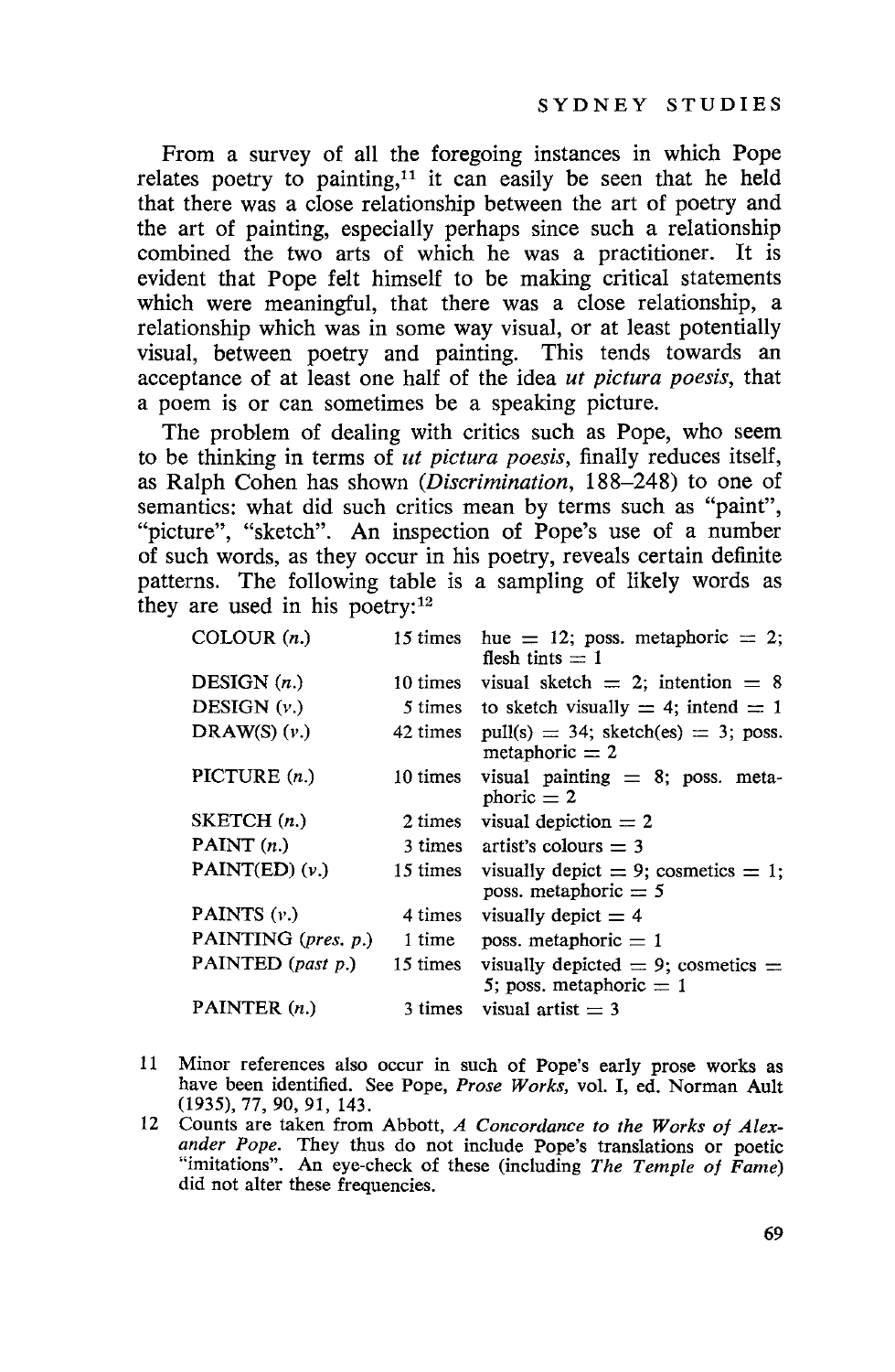From this table it is clear that, with the exception of the verb "draw" which is seldom used with a possible visual significance, Pope's use of such words as "colour", "picture", "paint" as they appear in his poetry, is almost entirely in terms of their direct visual meaning; the frequency of possible metaphoric use is small, almost in all cases depending for meaning on the visual arts, as also the references to facial cosmetics (itself an extension of the visual arts). This high frequency of usage of such words in their specifically visual sense must lead one to doubt that possible metaphorical uses in Pope's prose are necessarily metaphorical.

Pope's willingness to see description in poetry as capable of being "fine poetical painting" can, when required, extend to the formal and structural aspects of a scene. Nowhere is this better exemplified than in the copious notes he added to his translation of *The Iliad.* Here one example of structural analysis, chosen from many, may suffice. In *Iliad* Book VIII occurs the well known incident in which Diomedes goes to the aid of the aged Nestor, in the face of a furious onslaught by Hector. The passage is too long to quote in full, but the climactic incident, after Diomedes has taken Nestor into his own chariot, is translated by Pope as follows:

*Hector* they face; unknowing how to fear, Fierce he drove on; *Tydides* whirI'd his Spear. The Spear with erring Haste mistook its way, But plung'd in *Eniopeus'* Bosom lay. His opening hand in Death forsakes the Rein; The Steeds fly back; He falls, and spurns the Plain. Great *Hector* sorrows for his Servant kilI'd, Yet unreveng'd permits to press the field; Till to supply his place and rule the Car, Rose *Archeptolemus,* the fierce in War. And now had Death and Horror cover'd all; Like tim'rous Flocks the *Trojans* in their Wall Inclos'd had bled: but *Jove* with awful Sound Roll'd the big Thunder o'er the vast Profound: Full in *Tydides'* Face the Light'ning flew; The Ground before him flam'd with Sulphur blew; The quiv'ring Steeds fell prostrate at the Sight; And *Nestor's* trembling Hand confess'd his Fright.

(II. 149-66)

Pope's annotation to the line "The Ground before him flam'd with Sulphur blew"  $(TE \text{ VII}, 405)$  is lengthy and elaborate:

Here is a battel described with so much fire, that the warmest imagination of an able painter cannot add a circumstance to heighten the surprise or horror of the picture. Here is what they call the *fracas,* or hurry and tumult of the action in the utmost strength of colour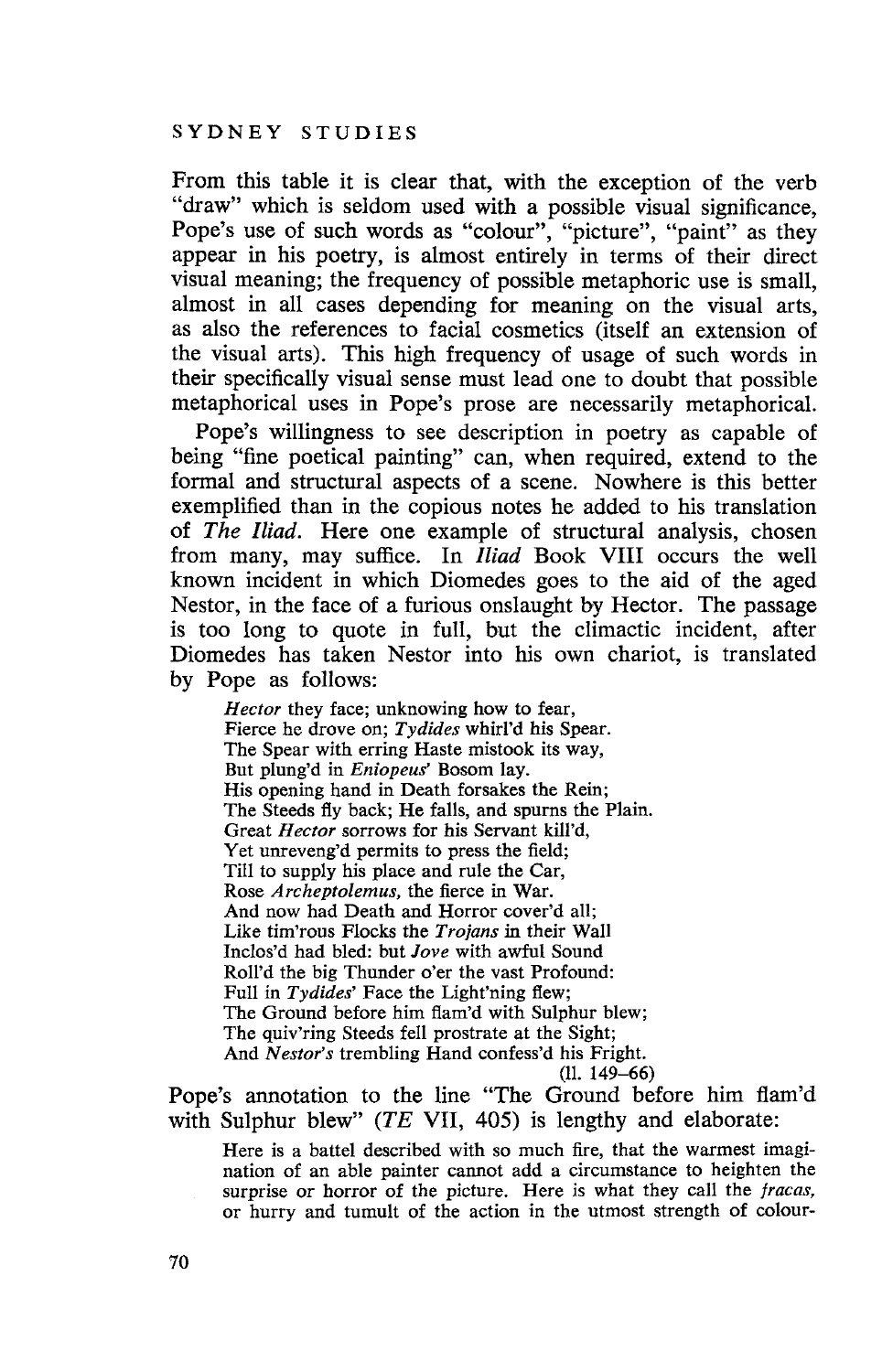ing, upon the foreground, and the repose or solemnity at a distance, with great propriety and judgement. First, in the *eloignement* we behold Jupiter in golden armour, surrounded with glory, upon the summit of Mount Ida; his chariot and horses by him, wrapt in dark clouds. In the next place below the horizon, appear the clouds rolling and opening, thro' which the Lightning flashes in the face of the Greeks, who are flying on all sides; Agamemnon and the rest of the commanders in the rear, in postures of astonishment. Towards the middle of the piece, we see Nestor in the utmost distress, one of his horses having a deadly wound in the forehead with a dart, which makes him rear and writhe, and disorder the rest. Nestor is cutting the harness with his Sword, while Hector advances driving full speed. Diomed interposes, in an action of the utmost fierceness and intrepidity: these two heroes make the principle figures and subject of the picture. A burning thunderbolt falls just before the feet of Diomed's horses, from whence a horrid flame of sulphur arises.

The dramatic, visual qualities of this scene were justly recognized by Pope and his contemporaries: the scene was illustrated in a highly baroque manner in Ozell, Oldisworth and Broome's translation of *The Iliad* and illustrated in much the same way as the headpiece to Book VIII of Pope's translation.<sup>13</sup> In this annotation Pope demonstrates his belief that poets can create paintings in poetry not only in visual detail, but also in spatial arrangement of height, depth, foreground and background. He "reads" Homer's lines as a history-painting displaying a horizontal dimension in width and depth, with a "Foreground" of action, a middleground where "we see Nestor in the utmost distress", and a background with "Agamemnon and the rest of the commanders in the rear". The picture also possesses a vertical dimension with an elevated, distant view in "the *eloignement"* of Jupiter and his chariot on Mount Ida, dark clouds opening "in the next place below the horizon", and then the ground-level on which the "action" takes place. Pope concludes this annotation thus:

This is only a specimen of a single picture design'd by Homer out of the many with which he has beautified *The Iliad.* And indeed every thing is so natural and so lively, that the history-painter would generally have no more to do but to delineate the forms, and copy the circumstances just as he finds them describ'd by this great Master. We cannot therefore wonder at what has been so often of Homer's furnishing ideas to the most famous painters of antiquity.

Here Pope argues clearly that the transfer to canvas of visual images already present in the poetry is not only possible but the practical thing to do. He makes no suggestion that reinterpre-

13 Both illustrations are reproduced in *TE* VII, plates 10-11.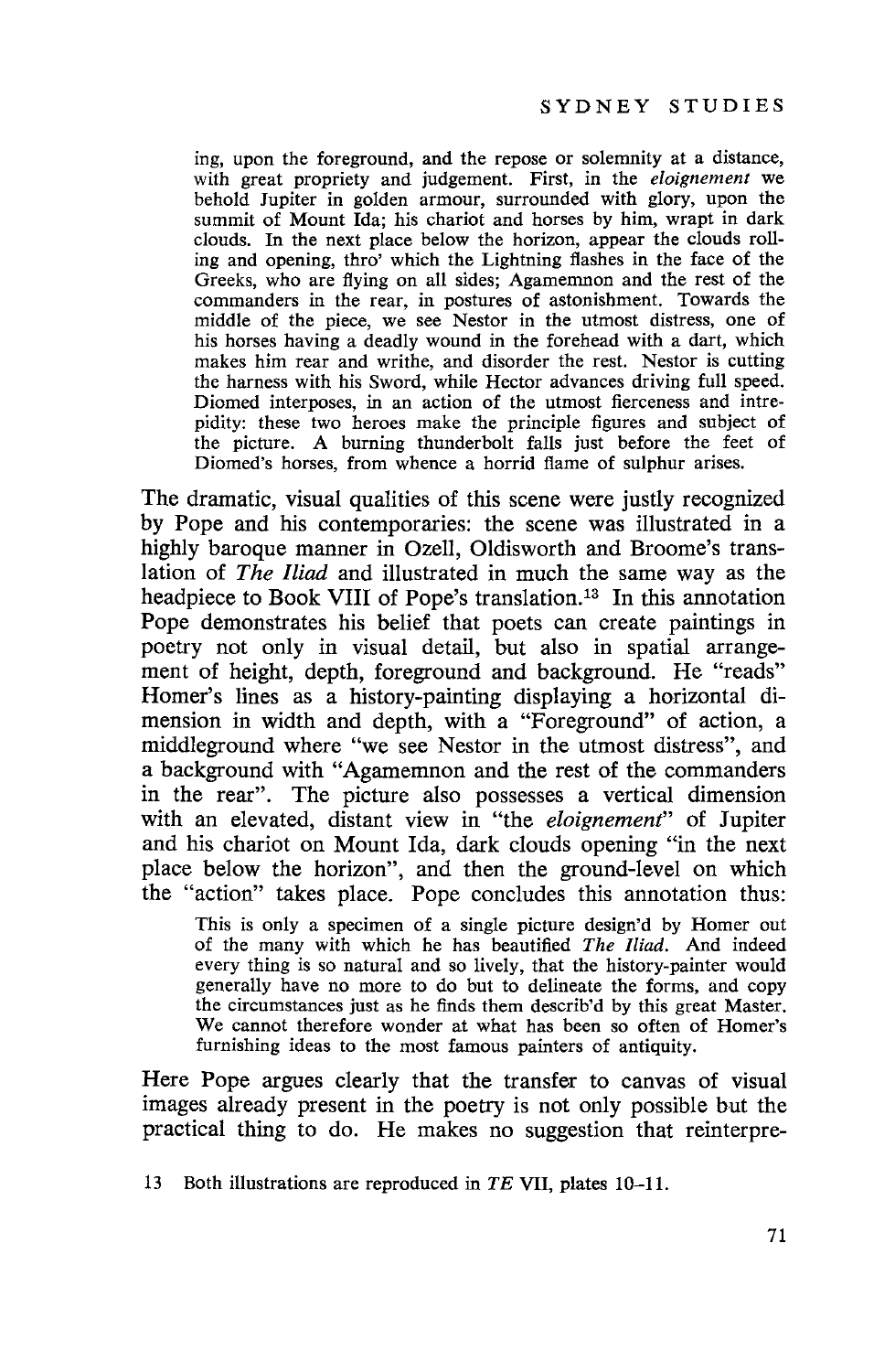tation to suit a different medium would be necessary; rather, that "the history-painter would generally have no more to do but delineate the forms, and copy the circumstances". Consequently, if these lines are "only a specimen of a single picture design'd by Homer out of the many with which he has beautified *The Iliad",* one must hold that when Pope makes observations such as "There never was a finer piece of painting than this" then he usually means precisely that: not that the description is "fit to be the subject of a picture", but that it is, to all intents and purposes, a picture itself which can be transferred, without reinterpretation, to canvas.

The summation of Pope's complete acceptance of the theory *ut pictura poesis* and the identity of poetry and painting can be found in his extended essay "Observations on the Shield of Achilles" (TE VII,  $358-70$ ) which he appended to Homer's description *(Iliad* XVIII, 11. 557-704) of the shield made for Achilles by Vulcan. The shield was a contentious issue for seventeenth- and early eighteenth-century critics using *ut pictura poesis* theory, and Pope opens his essay by asserting that, in the description, Homer's intention "was no less, than to draw the picture of the whole world in the compass of this shield." He first brings forward counters to "the loose and scatter'd objections of the critics", second he demonstrates that all the scenes described could be depicted on a normal-sized circular shield. His third consideration of Homer's description, and one which occupies by far the major portion of the essay, is as follows:

And lastly, I shall attempt what has not yet been done, to consider it as a work of *painting,* and prove it in all respects conformable to the most just ideas and established rules of the art.

Pope opens this third section of the essay by making it perfectly clear that he intends to discuss Homer's description:

It now having been shown, that the shield of Homer is blameless as to its design and disposition . . . what remains is to consider this piece as a complete *idea* of painting, and a sketch for what one may call an *universal picture.* This is certainly the light in which it is chiefly to be admired, and in which alone the critics have neglected to place it.

This is followed by the assertion that the description *is* a "universal picture", not only as a picture of the whole world (including the oceans and the firmament) but as a complete exercise in all types of painting: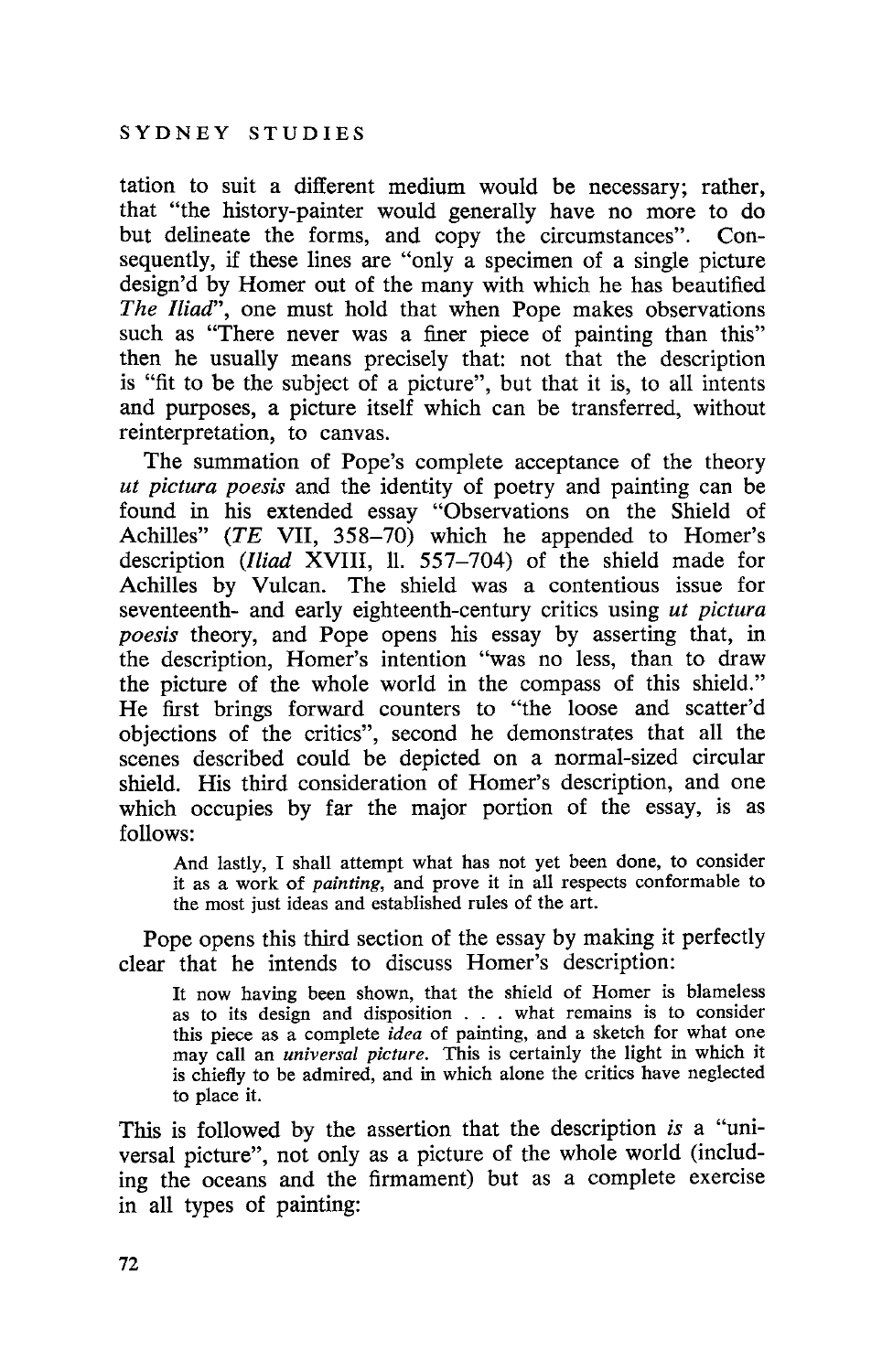There is scarce a species of branch of this art of painting which is not here to be found, whether History, Battle-painting, Landskip, Architecture, Fruits, Flowers, Animals, etc.

This is an assertion of belief in the poet's ability to create in poetry the equivalent of all the standard classes of paintinglandscape and still-life, genre, portraiture, history. The poet may be sculptor also, for "the shield is . . . described as a piece of sculpture" as well as a piece of painting. Pope points out that there is *colour* in the description as well, since Homer mentions the "blackness" of the ploughed earth, the "several colours" of the grapes and vines, the yellow of the harvest, and so on. He next demonstrates that Homer, as well as creating visual images in great detail, also observes the standard requirements of the good visual artist-invention, composition, expression, etc.14 He proves that Homer makes use of perspective in his visual images, and then that these images obey the standard injunctions to the visual artist (to be found in Du Fresnoy, for example): in each of his visual images Homer observes one principal action, one moment of time, and one point of view. Pope's remarks on the way in which Homer contrasts the various scenes on the shield are especially full of praise:

Nothing is more wonderful than his exact observation of the *contrast,* not only between figure and figure, but between subject and subject. The city of Peace is a contrast to the city in War; between the seige in the fourth picture, and the battle in the sixth a piece of *paisage* is introduced, and rural scenes follow after. The country too is represented in war in the fifth, as well as in peace in the seventh, eighth and ninth.

This assessment, at first glance, could easily be taken to refer to Pope's own *Windsor Forest.* Certainly, Pope held, a number of discrete "scenes" could still form part of one harmonious whole, a "universal picture" or a poem; to object to this "is as much as absurd as to object against so many of Raphael's Cartoons appearing in one gallery". Finally, Pope concludes his essay on "The Shield of Achilles" with a detailed analysis of each of the twelve "scenes" into which it may be divided, and demonstrates that in each case Homer has fulfilled all the require-

14 The requirements for a finished painting were well classified by Pope's day. Jonathan Richardson, for example *(An Essay on the Theory of Painting* (1715) 43-147) lists seven: invention, expression, composition, design, colouring, handling, grace and greatness. The similarity to the traditional terms of rhetoric is apparent. On this see Lee, *"Ut Pictura Poesis* ...", 264-5.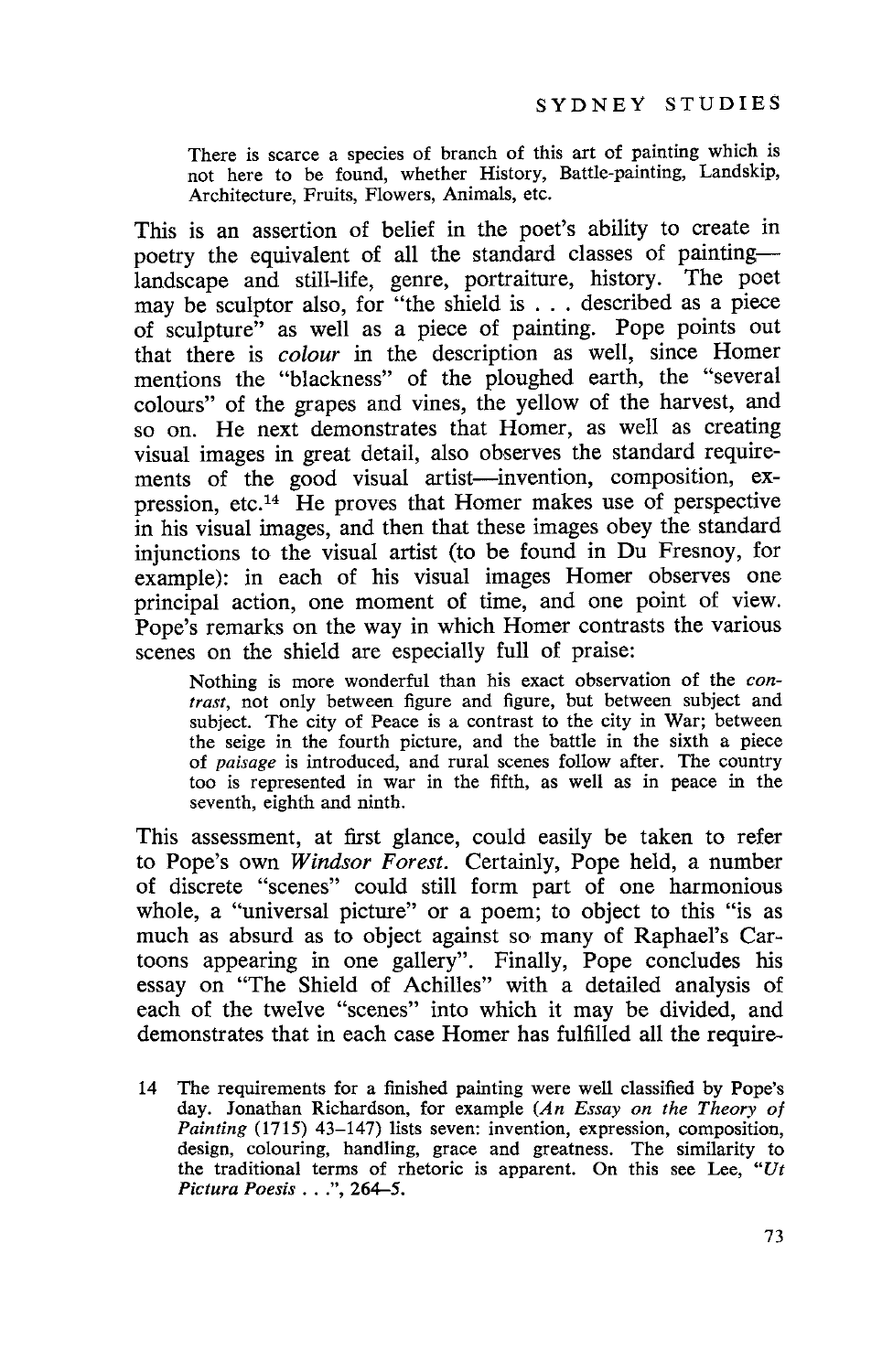### ments necessary for a painting.

From a general consideration of the foregoing of Pope's statements in which poetry and painting are connected, and with special reference to his observations on Homer, certain formulations concerning his idea of the relationship of poetry and painting can be made.

Firstly, there is the general statement that the visual imagemaking faculty of the poet enables him to create equivalents to the work of the painter and sculptor. He may borrow an alreadycreated image from the visual arts, or he may create his own. Secondly, such an image can be organized in terms of horizontal depth and both horizontal and vertical perspective. By an ordered disposition of visual images the poet can indicate foreground, middleground, background and achieve ordered vertical height and distance.

Thirdly, the visual images in such a description can conform to the standard requirements of the good visual painting. The poet can create visual images capable of being tested in terms of invention, expression, contrast, etc.; and he can, in creating such images, observe one point of view, one principal action, and one moment of time. This one moment of time may be flexible in its application; despite the fact that individual images occur successively in Homer's description of the Diomedes incident quoted earlier, cumulatively they present a total picture which Pope accepts may be viewed at one moment of time. Pope inclines to the theory of the *gestalt,* where

Tis not a *Lip,* or *Eye,* we Beauty call, But the joint Force and full *Result* of *all.*

 $(EC, 11. 245-6)$ 

Fourthly, the image-making faculty of the poet can provide equivalents for all classes of painting-landscape, genre, portraiture, history. It can also do this for architecture and sculpture. Finally, these images can have colour, through the use of verbal equivalents.<sup>15</sup>

These formulations supply all the necessary requirements for accepting that "a poem is a speaking picture" and that Pope both as critic and poet accepted the doctrine *ut pictura poesis* in theory and in practice. With Homer as the model to follow, the poet and painter Alexander Pope would have found it not only desirable but necessary to emulate that model in his work.

15 For a detailed analysis of Pope's own "palette" see Norman Ault, *New Light on Pope* (London, 1949), ch. V.